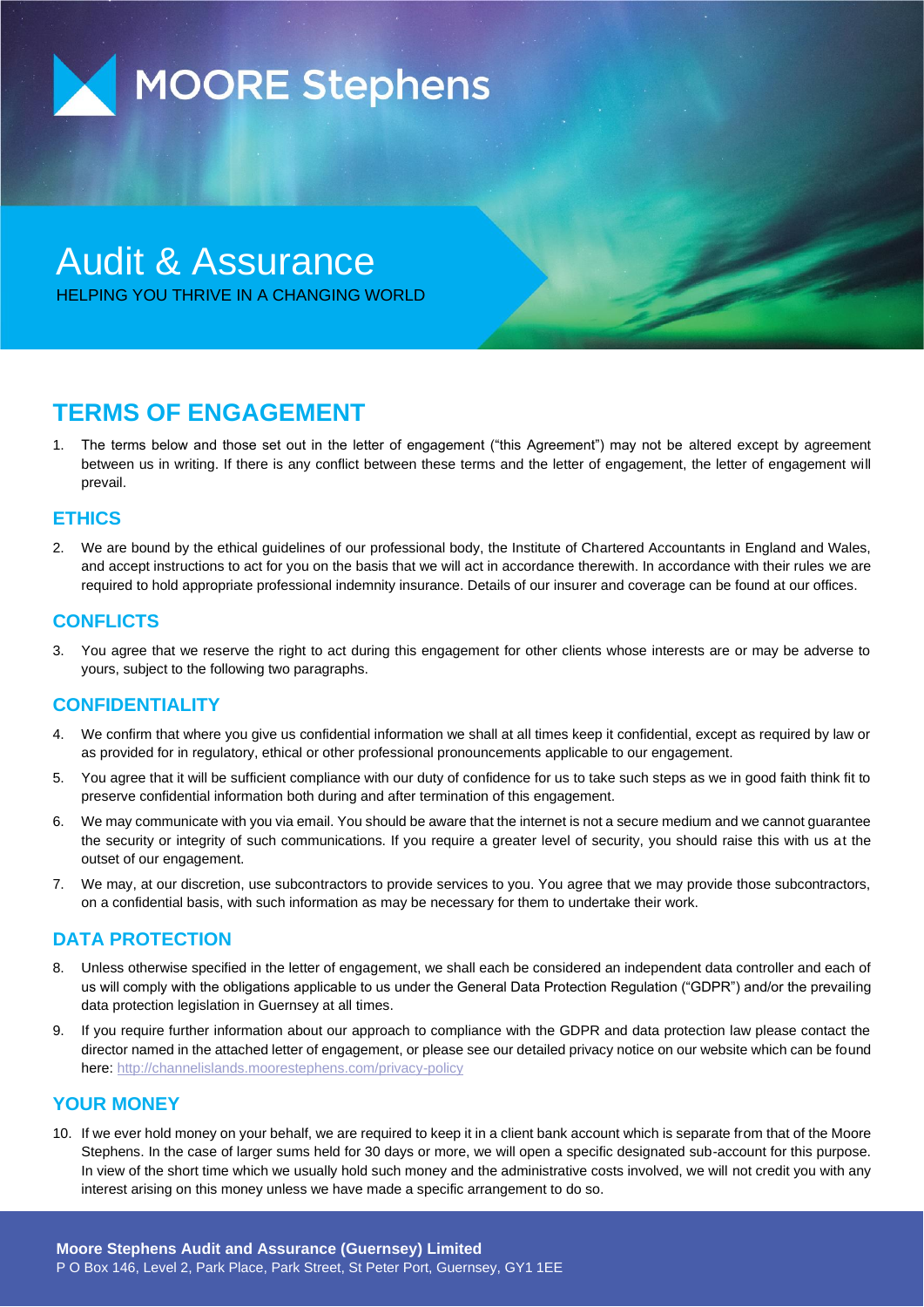# **FEES**

11. Fees will be due for payment on receipt of the invoice.

Unless otherwise agreed our fees:

- **·** Will be computed on the basis of the time spent on your affairs by the directors and our staff and on the levels of skill and responsibility involved by reference to our charging rates in force from time to time; and
- **·** Will be charged separately for each of the main classes of work described in the attached letter of engagement and, together with disbursements, will be billed at appropriate intervals during the year.
- 12. In the event that as a result of this engagement we are requested or authorised by you, or are required by government regulation or other legal process to produce our documents or our personnel as witnesses in a proceeding to which we are not a party, or where (without any negligence, or wrongful act, or omission or default on our part) we find ourselves subject to a claim from another party, you will reimburse us for our professional time and expenses, and the fees and expenses of our legal advisers incurred in responding to such requests, and will indemnify and hold us harmless against all losses, damages and costs arising from any such claim.

# **WORKING PAPERS, CORRESPONDENCE AND OTHER DOCUMENTS**

- 13. All intellectual property rights (including copyright) which attach to written materials we create belong to us unless we agree otherwise in writing. We grant you a non-exclusive, non-transferable licence to use such written materials which we create for you for the sole purpose of the engagement to which they relate and for no other purpose. This licence may be revoked upon non-payment of our fees.
- 14. In the course of providing our services to you we acquire and originate a range of documentation. According to its nature, this documentation is either your property (for instance where we act as your agent in taxation matters, or where we undertake accountancy procedures on your behalf) or is our property. We do not segregate such documentation according to legal ownership.
- 15. Unless otherwise agreed in writing we shall retain documentation for a period that accords with our document retention policy from time to time. Our present policy is to retain documents for 7 years. We reserve the right to destroy documents after a shorter period if our policy changes.
- 16. Documentation that is your property will be returned to you on request within these time periods at your expense.
- 17. Where we are to hold material on your behalf for safe storage purposes the arrangements shall be agreed in writing in advance of our taking physical possession of the material. We reserve the right to charge for such storage according to volume of material and period of storage and to require appropriate insurance arrangements to be entered into at your expense.

# **LEGAL**

#### **Construction and jurisdiction**

- 18. This Agreement, and any non-contractual obligations arising out of or in connection with this Agreement, shall be governed by, and construed in accordance with, Guernsey law, and the Guernsey Courts shall have exclusive jurisdiction in relation to any claim, dispute or difference concerning the engagement and any matter arising from it. Each party irrevocably waives any right it may have to object to an action being brought in those Courts, to claim that the action has been brought in an inconvenient forum, or to claim that those Courts do not have jurisdiction.
- 19. For the purposes of this Agreement:
	- **·** "Addressee" means any party whom Moore Stephens and you have agreed in writing may have the benefit of and rely upon our work under this engagement;
	- **·** "Damage" means all losses, damages and costs suffered or incurred, directly or indirectly, by you and any Addressees in respect of the subject matter of this engagement including as a result of breach of contract, breach of statutory duty, tort (including negligence), or other wrongful act or omission;
	- **·** "Limit of Liability" means the limit of liability (if any) specified in the letter of engagement.

#### **Force majeure**

20. Moore Stephens will not be liable to you or any Addressee for any economic loss or damage you or any Addressee may suffer if we are unable to provide services in connection with this engagement in a proper manner or at all due to forces and events beyond our control.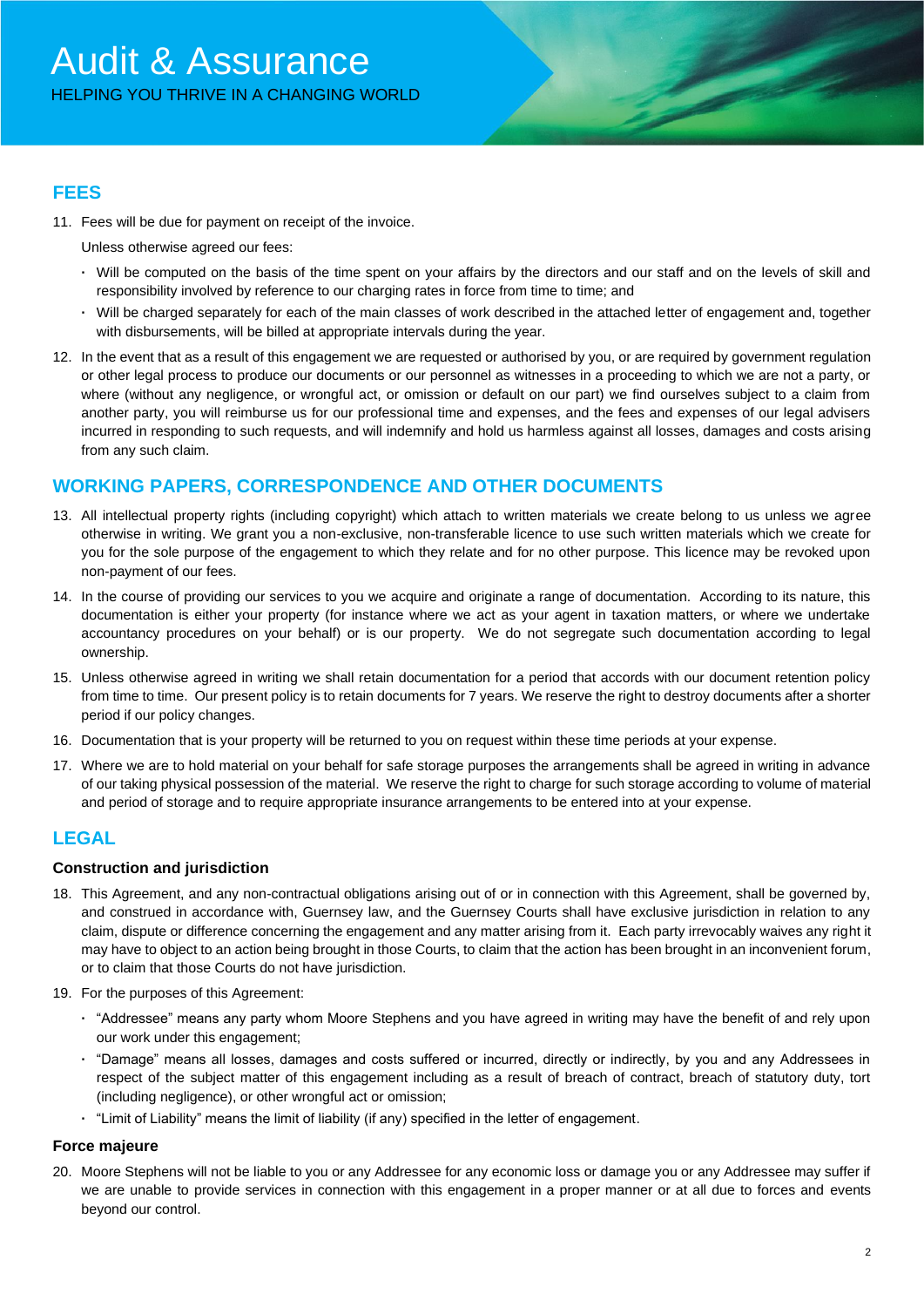#### **Other**

- 21. Subject to paragraphs 22 and 23, it is not intended by the parties to this Agreement that any term which may be construed as conferring a benefit on any person who is not a party to this Agreement should be enforceable by such party.
- 22. An Addressee may have the benefit of and enforce this Agreement subject to the terms thereof (including in particular all burdens and limitations) and subject to any specific terms of the agreement in writing referred to in paragraph 19.
- 23. Any terms limiting or excluding the liability of any person who is not a party to this Agreement may be enforced by that person.

#### **Limitation of Claims**

- 24. Moore Stephens neither owes nor accepts any duty to any person under or in connection with this engagement other than yourself and any Addressees.
- 25. Except in the case of a claim alleging individual fraud or dishonesty, no claim shall be brought against any of our directors, employees or agents personally. This does not affect any right of action against Moore Stephens.
- 26. Any claim in respect of any Damage suffered or alleged to have been suffered must be made within the period permitted by law and in any event within three years of the date when the claimant became aware of the facts which give rise to the claim or potential claim.

#### **Limitation of Liability**

- 27. No limitation shall apply in respect of Damage arising from fraud or dishonesty attributable to Moore Stephens or in respect of liabilities which cannot lawfully be limited or excluded.
- 28. Subject to paragraph 27 the liability of Moore Stephens shall be limited as described in the following paragraphs.
- 29. The aggregate liability of Moore Stephens for Damage (including interest thereon if any) in respect of the engagement shall be limited to the Limit of Liability.
- 30. The Limit of Liability shall be allocated between you and any Addressees in such proportion as you shall agree. No party shall dispute the validity, enforceability or operation of the Limit of Liability on the ground that no such allocation was agreed.
- 31. Subject always to the Limit of Liability, the liability of Moore Stephens to any claimant ("the Claimant") under or in connection with this engagement shall be limited to that proportion of the Damage suffered by the Claimant as is just and equitable having regard to any contributory negligence on the part of the Claimant and any responsibility for the Damage in question of any other party to this Agreement or Addressee or of any other person who owes or has at any time owed a duty to the Claimant in relation to the subject matter of this engagement.

#### **Limitation of Engagement**

- 32. You may only rely on our advice for the purposes for which, and at the time at which, it was given and only if you have clearly and fully made known those purposes to us.
- 33. Where we are asked to prepare a report or otherwise give detailed advice you should not rely on oral, draft or interim reports or advice unless you have specifically asked us to confirm that oral, draft or interim advice in writing and we have done so.
- 34. We shall not be under any obligation to update any advice, report or product of our services to take account of events occurring after the advice, report or product has been issued in its final form. We shall not be under any obligation to remind you of any time critical date or another matter or event occurring after the advice, report or product has been issued in its final form.
- 35. If you wish us to complete an engagement within a short timescale which is insufficient to enable us to consider fully the issues that may arise the standard of care which you are entitled from us shall be no more than that which may reasonably be expected in the circumstances.

#### **Non-solicitation**

- 36. You shall not offer employment to or otherwise solicit any of our directors or members of staff working on the engagement, nor use the services of any director or member of staff, either independently or via a third party following the conclusion of this engagement for a period of one year.
- 37. Should you breach the obligation in paragraph 34 and employ or engage a director or member of our staff during this period, we reserve the right to charge you a fee equal to 30% of the total annual profit share or remuneration package (including benefits) payable by us to the director or member of staff at the time that their employment with us ceases. You acknowledge that this is a fair and reasonable term representing a genuine pre-estimate of loss caused to us by your employing or engaging any of our directors or members of staff.